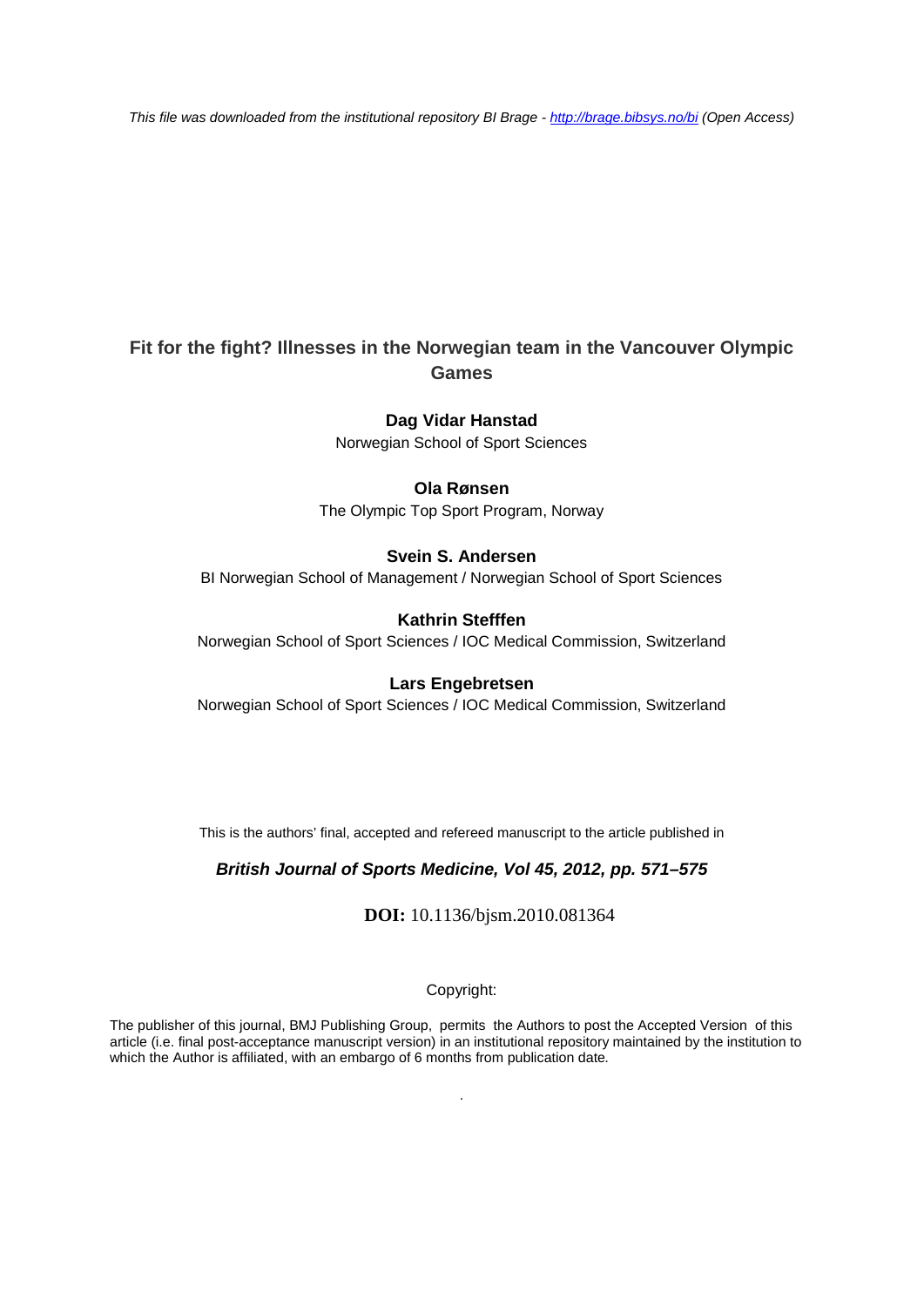# **Fit for fight?**

# **Illnesses in the Norwegian team in the Vancouver Olympic Games**

Dag Vidar Hanstad,<sup>1</sup> Ola Rønsen,<sup>2</sup> Svein S Andersen,<sup>1,3</sup> Kathrin Steffen,<sup>4,5</sup> Lars Engebretsen $4,5$ 

<sup>1</sup>Norwegian School of Sport Sciences, Department of Cultural and Social Studies, Oslo, Norway. <sup>2</sup>The Olympic Top Sports Program (Olympiatoppen), Oslo, Norway <sup>3</sup>Norwegian Business School, Oslo, Norway. 4 Oslo Sports Trauma Research Center, Department of Sports Medicine, Norwegian School of Sport Sciences, Oslo, Norway 5 IOC Medical Commission, Lausanne, Switzerland

Key words: Winter sports, top-level athletes, prevention, illness Word count: 2857 (without abstract, tables and references) Corresponding author: Dag Vidar Hanstad Address: Norwegian School of Sport Sciences, Oslo 0608, Norway, dag.vidar.hanstad@nih.no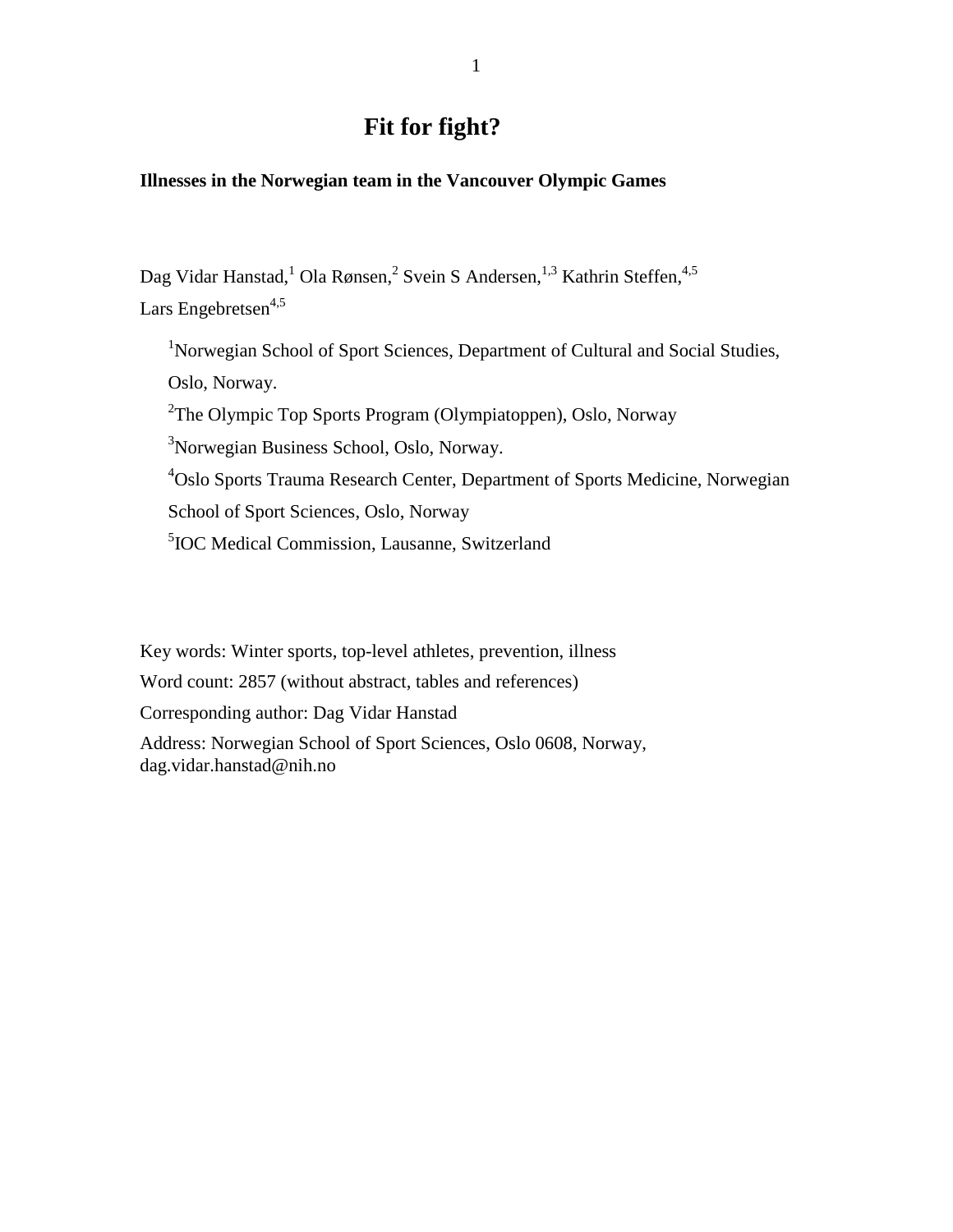### **Abstract**

**Background:** The development of strategies to prevent illnesses before and during Olympic Games provides a basis for improved health and Olympic results. **Objective:** (1) To document the efficacy of a prevention program on illness in a national Olympic team before and during the 2010 Vancouver Olympic Games (OWG), (2) to compare the illness incidence in the Norwegian team with Norwegian incidence data during the Turin 2006 OWG, and (3) with illness rates of other nations in the Vancouver OWG.

**Methods:** Information on prevention measures of illnesses in the Norwegian Olympic team was based on interviews with the Chief Medical Officer (CMO), the Chief Nutrition and Sport Psychology Officers, and on a review of CMO reports before and after the 2010 OWG. The prevalence data on illness were obtained from the daily reports on injuries and illness to the International Olympic Committee.

**Results:** The illness rate was 5.1% (5 of 99 athletes) compared to 17.3% (13 out of 75 athletes) in Turin ( $P=.008$ ). A total of four athletes missed one competition during the Vancouver Games due to illness, compared to eight in Turin. The average illness rate for all nations in the Vancouver OWG was 7.2%.

**Conclusions:** Although no definite cause and effect link between the implementation of preventive measures and the prevalence of illness in the 2010 OWG could be established, the reduced illness rate compared to the 2006 OWG, and the low prevalence of illnesses compared to other nations in the Vancouver OWG suggest that the preparations were effective.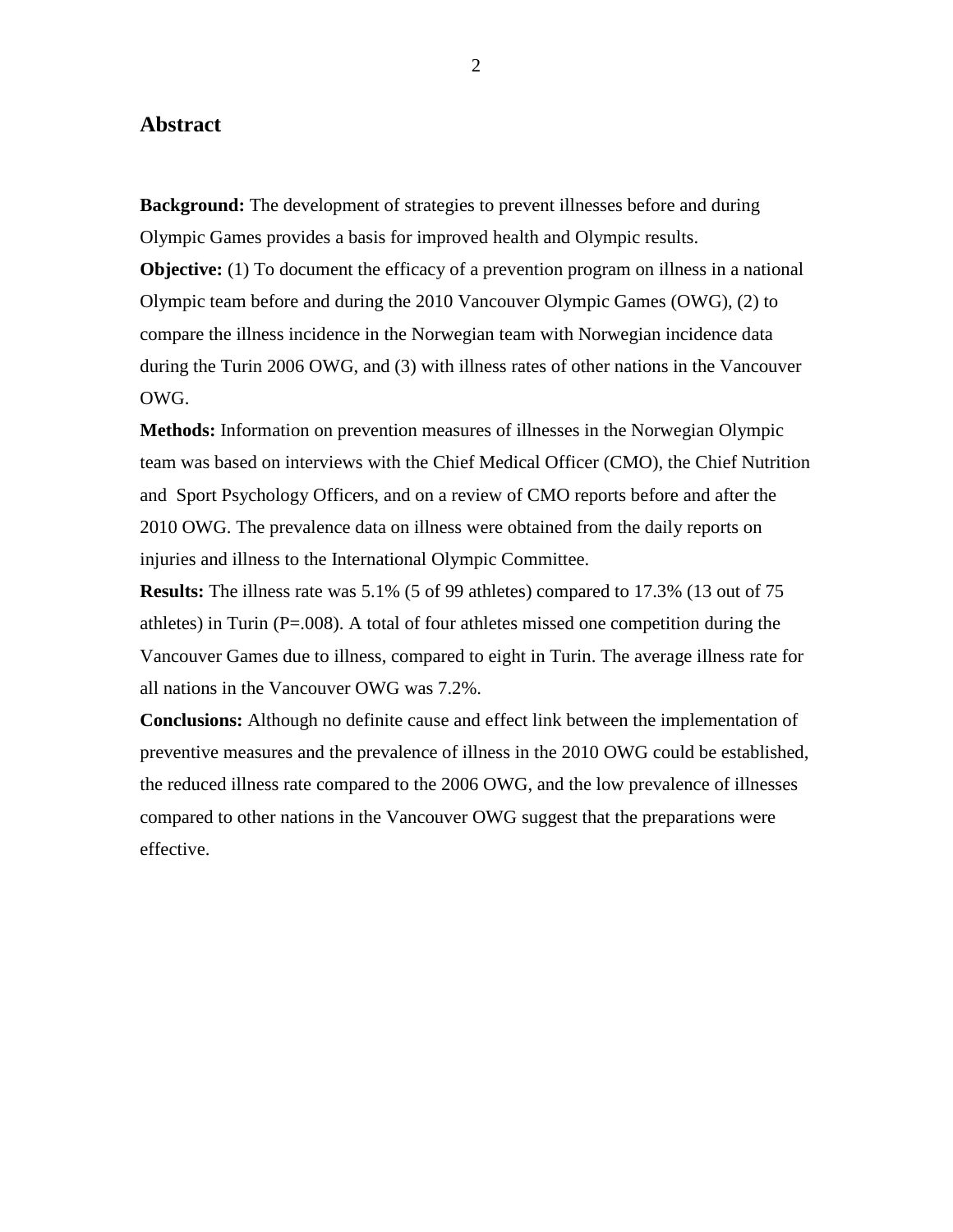# **Introduction**

Participating and competing in the Olympic Games is an experience for the very few and may happen just once in life time. Athletes and coaches work diligently on physical, technical and mental factors that can add an extra edge on the performance level during these games. Nevertheless, illnesses may interrupt these preparations and, in the worst case, put an end to the participation in the Olympic Games that the athlete has planned for several years. It is therefore of paramount importance for the athletes to avoid illnesses and injuries during these critical weeks around the Games.

Within the last decade, the International Olympic Committee (IOC) and the Olympic local organizing committees (OGOCs) have increasingly emphasized the protection of athletes' health. In the Beijing 2008 Olympic Summer Games, the IOC carried out a study in which frequency, characteristics and causes of injuries incurred during the Games (training and competition) were analyzed.<sup>1,2</sup> In the Vancouver 2010 Olympic Winter Games (OWG), the IOC also included illness in their surveillance study. $3,4$ 

Several studies on the incidence of injuries have been carried out in single summer sport tournaments, such as football, $5-11$  volleyball, $12$  beach volleyball, $13$ handball,<sup>14</sup> tennis,<sup>15</sup> cycling,<sup>16</sup> swimming,<sup>17</sup> and athletics.<sup>18</sup> A few single winter sport injury studies have also been carried out.<sup>19-22</sup> However limited data on the incidence of illness has been generated from multisport events, and the few surveys that exist have only included summer events. The data have been categorized by sports, but not by national teams, except for South Africa.<sup>23,24</sup> Furthermore, apart from swimming,<sup>17</sup>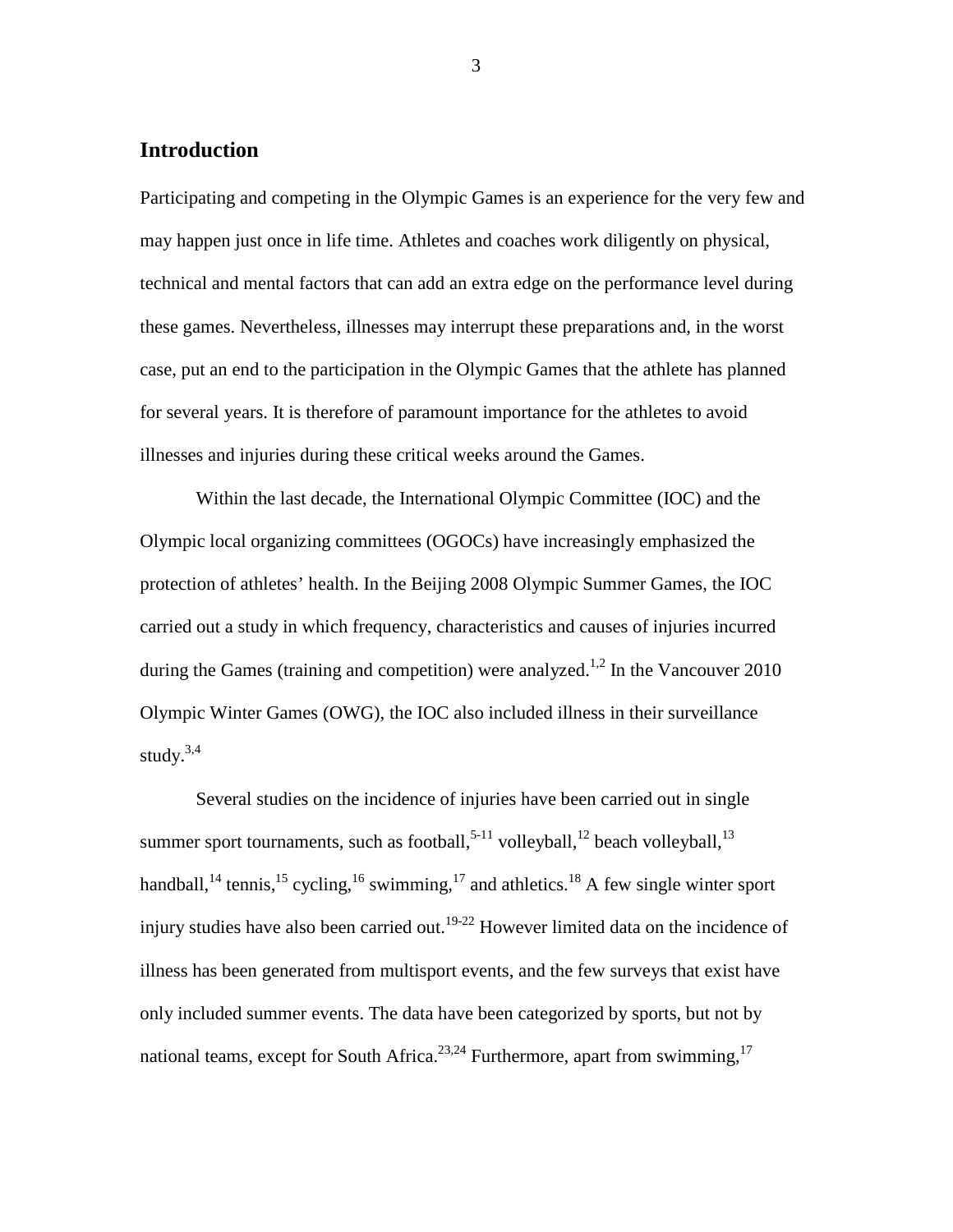incidence studies on illness in single sport tournaments or multisport events are to our knowledge non-existent.

Since 1992, Norway has consistently been among the best nations in Winter Olympics. The exception was the 2006 Olympics in Turin, where Norway won only two gold medals, finishing thirteenth in the final gold medal count. Illnesses and health related factors were considered to be a major reason for this underperformance of the Norwegian team.<sup>25</sup>. Because of this unfortunate experience in Turin, the Olympic Top Sports Program (hereafter Olympiatoppen) came up with a clear objective of reducing illnesses among the athletes in the period leading up to and through the OWG in Vancouver  $2010^{26}$ .

Measures to achieve this objective of minimizing the effect of illness on performances in the 2010 OWG were stated in a document by the CMO of the Norwegian team about 18 months prior to the Games and reads as follows: "(i) to select a medical team with the highest level of competence and a optimal blend of expertise in sports medicine, nutrition and psychology; (ii) to provide high quality expertise on assessment and treatment of illness and injuries, as well as nutritional and psychological issues related to performance; (iii) to identify individual needs for the prevention of specific illnesses, injuries, and maladaptation to training; (iv) implement practical measures to prevent illnesses and achieve optimal health and performance for each athlete; (v) to inform and educate the medical/support staff as well as the athletes in each sports team on issues related to illness prevention; and (vi) to assess particular environmental and medical challenges related to health and performance at the various Olympic venues". $^{26}$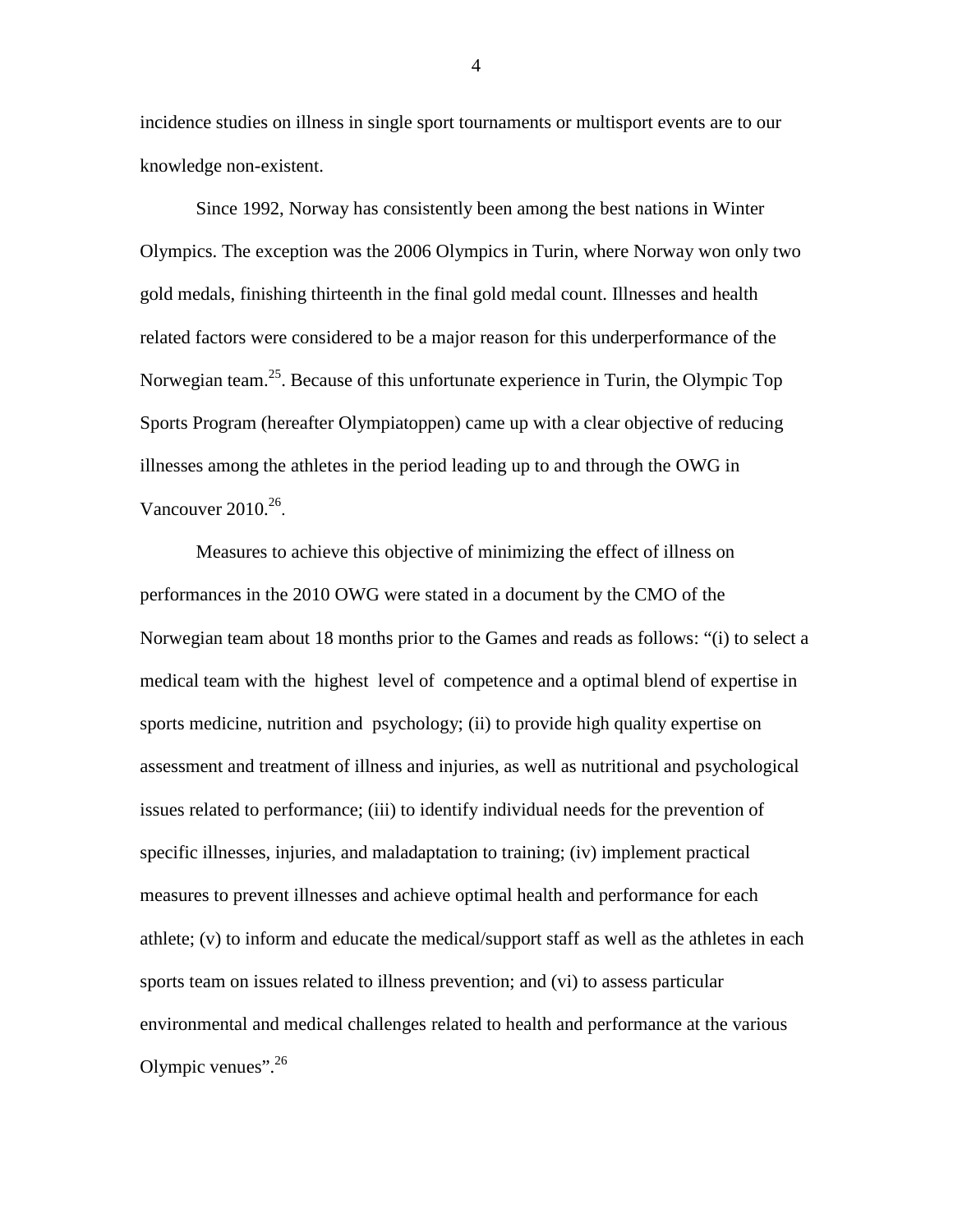The present investigation had three objectives: (i) to observe and describe how the Norwegian medical team worked to prevent illness before and during the 2010 Vancouver OWG; (ii) to prospectively collect data on illness during the Vancouver OWG; (iii) to compare the illness data from the Vancouver OWG with the data from the 2006 Turin OWG. The main aim of the study was to evaluate whether the new measures taken to prevent illnesses before and during the 2010 OWG would contribute a lower incidence of illness in the Vancouver OWG compared to the previous Games in Turin.

### **Methods**

The present investigation is a nation specific study of the Norwegian Olympic Team for the 2010 Vancouver OWG and builds on observations as well as data collection in the Norwegian team during the previous OWG in Turin 2006.

### **Subject characteristics:**

Norway participated in Vancouver with 99 athletes (25 females, 74 males), 25 more athletes than in Turin 2006, mainly due to the male ice hockey team that qualified for the Vancouver OWG. The 99 athletes were divided into 11 sports. 26 of the athletes (9 female, 17 male) had competed in the 2006 Turin OWG as well (Table 1). A total of 101 officials were accredited by the IOC, a group which included support personnel in the different teams, such as head coaches and ski-waxers (68), the leader group (three), press attachés (five), coaches from Olympiatoppen (four), administration/transport (two) and the health team (20). In addition the Norwegian team consisted of unaccredited personnel including members of the health team (six) and chefs (two). Ice-hockey (23 athletes) and cross country skiing (19 athletes) had the biggest squads. A majority of the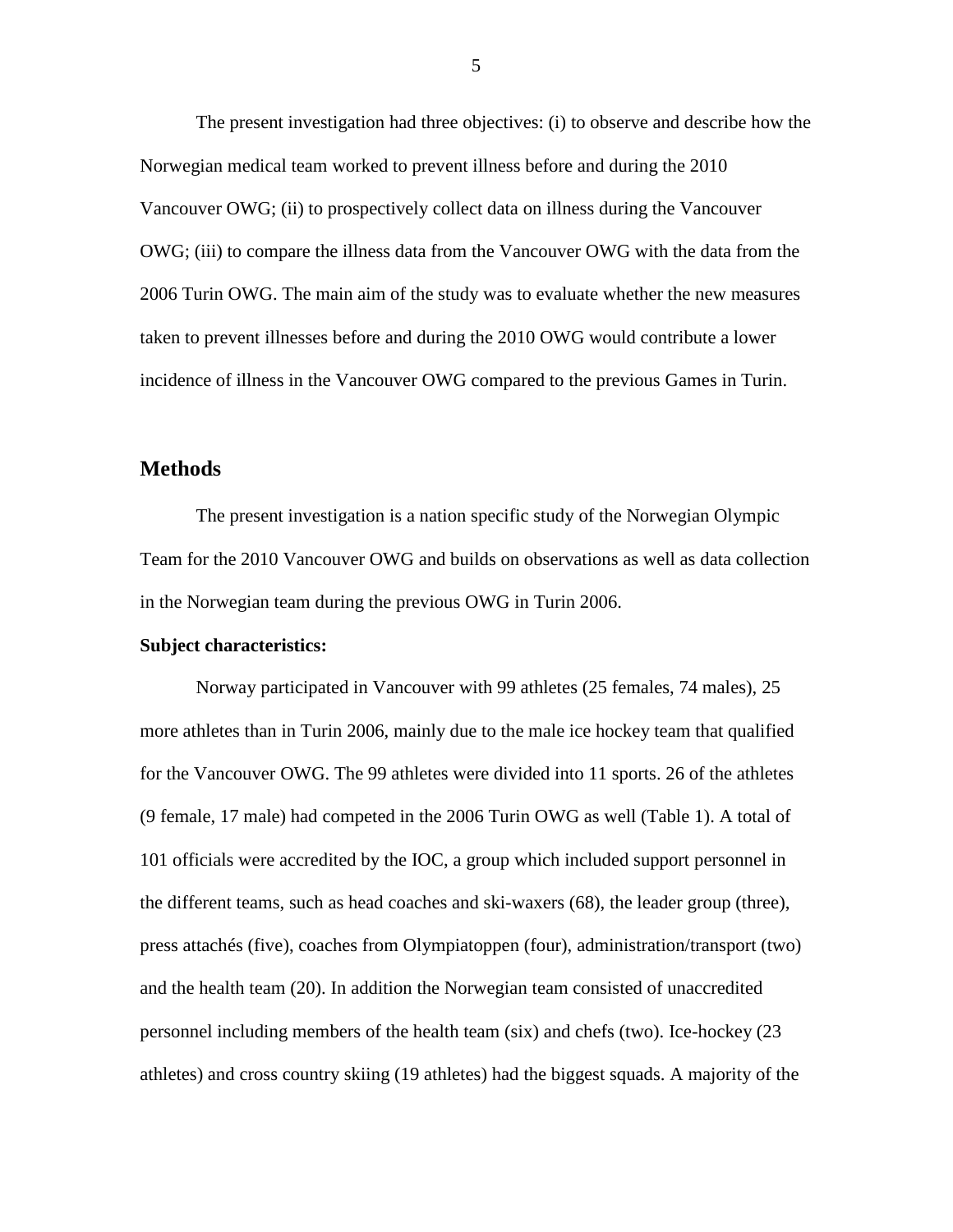athletes and their support personnel stayed in the two Olympic Villages in Whistler Mountains and Vancouver but two teams (alpine skiing and biathlon) were located in private houses rented by Olympiatoppen.

**Medical team personnel:** The Norwegian medical team of 26 people included physicians, physiotherapists, physiologists, nutritionists, sport psychologists, and one masseur (Table 2).

**Data collection:** Information on strategies to prevent illness in the Norwegian Olympic team was based on observations and interviews with the Chief Medical Officer (CMO), the Chief Nutrition Officer, the Chief Sport Psychology Officer as well as reviews of documents and reports from the CMO. (26) Prevalence and incidence data on illness occurrence during the OWG was based on two sources: (1) daily reports on injuries and illnesses from the CMO of the Norwegian team to the IOC, in accordance with the "Injury & Illness Prevention Study";<sup>4</sup> and (2) medical logs from the individual team physicians on treatment and consequences of each injury/illness as well as the CMO's health report after the 2010 OWG. (27) These data were used to cross check with the IOC reports. <sup>4</sup> When comparing the incidence of illness between the Vancouver 2010 and the Turin 2006 OWG, we also took into account in the composition of the Norwegian Olympic teams at the two occasions.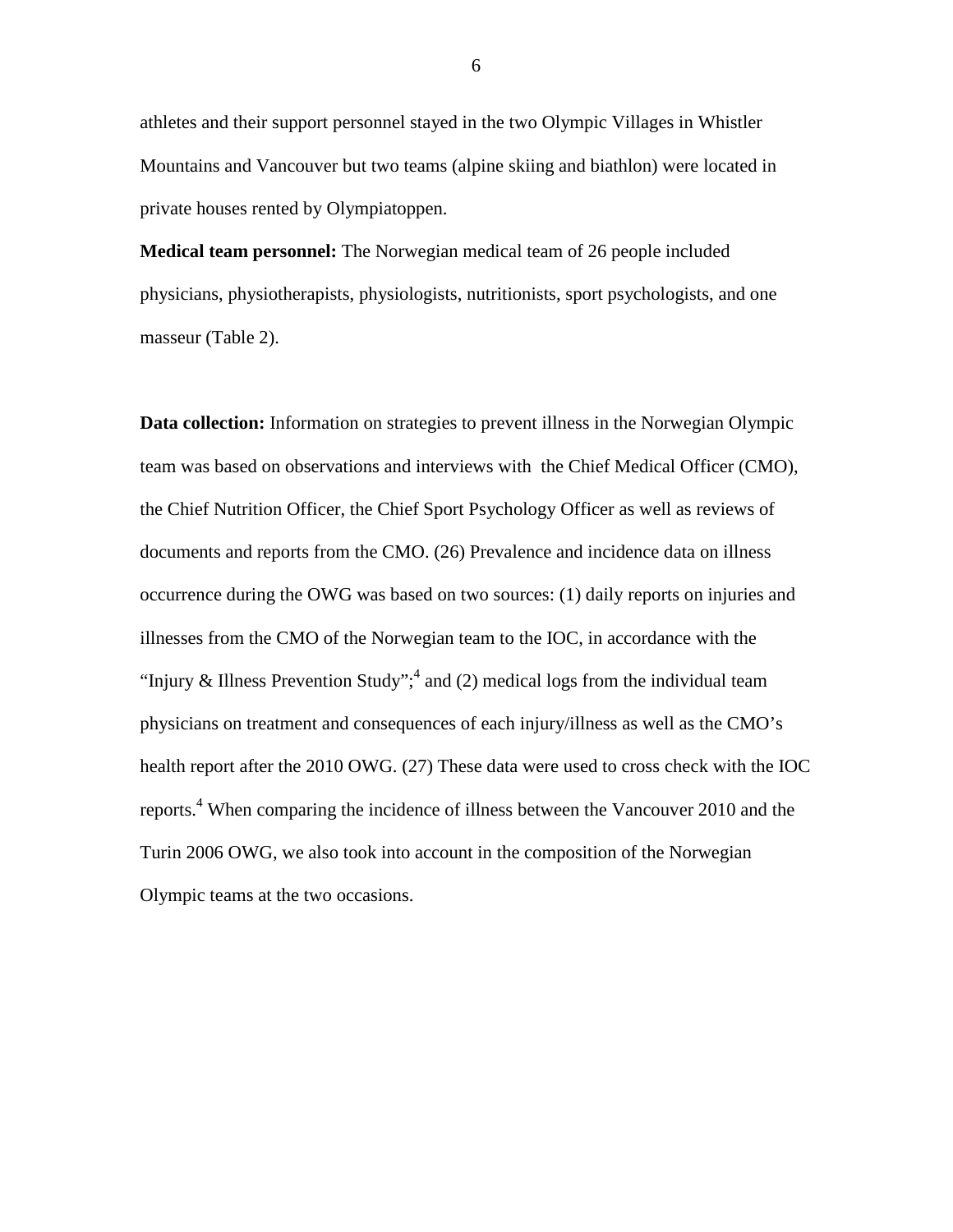|                                                                                | Female athletes<br>(Participated in 2006) | Male athletes<br>(Participated in 2006) |  |  |  |
|--------------------------------------------------------------------------------|-------------------------------------------|-----------------------------------------|--|--|--|
| Total no of athletes [1]                                                       | 25(9)                                     | 75 (17)                                 |  |  |  |
| Alpine                                                                         | 1(0)                                      | 5(3)                                    |  |  |  |
| Biathlon                                                                       | 5(2)                                      | 6(3)                                    |  |  |  |
| Cross country skiing                                                           | 8(3)                                      | 11 $(4)$                                |  |  |  |
| Curling                                                                        |                                           | 5(1)                                    |  |  |  |
| Freestyle                                                                      | 4(0)                                      | 2(0)                                    |  |  |  |
| Ice-hockey                                                                     |                                           | 23(0)                                   |  |  |  |
| Nordic Combine                                                                 |                                           | 5(2)                                    |  |  |  |
| Skeleton                                                                       | 1(1)                                      |                                         |  |  |  |
| Ski jumping                                                                    |                                           | 5(1)                                    |  |  |  |
| Snowboard                                                                      | 4(2)                                      | 6(1)                                    |  |  |  |
| Speed skating                                                                  | 2(1)                                      | 7(2)                                    |  |  |  |
| [1] One athlete was enrolled in two sports (biathlon and cross country skiing) |                                           |                                         |  |  |  |

Table 1. Number of athletes in the Norwegian Olympic team participating in the Vancouver 2010 and Turin 2006 OWG.

|  |  | Table 2. Norway in the 2010 Vancouver OWG compared to 2006 Turin OWG. |  |  |  |
|--|--|-----------------------------------------------------------------------|--|--|--|
|  |  |                                                                       |  |  |  |

|                                           | <b>Turin 2006</b> | Vancouver 2010 |
|-------------------------------------------|-------------------|----------------|
| General:                                  |                   |                |
| Total number of athletes                  | 74                | 99             |
| Athletes living in Olympic Villages       | 40                | 82             |
| Athletes living outside Olympic Villages. | 35                | 17             |
| Number of accredited officials            | 75                | 101            |
| Total number of medals                    | 19                | 23             |
| Gold medals                               | 2                 | 9              |
| Number in the medal statistics            | 13                | $\overline{4}$ |
| <b>Health:</b>                            |                   |                |
| Number of physicians                      | 6                 | $\overline{7}$ |
| Physiotherapists                          | 9                 | 10             |
| Physiologist                              | 1                 | $\mathfrak{D}$ |
| Sport psychologists                       | 1                 | $\overline{4}$ |
| <b>Nutritionists</b>                      |                   | $\overline{2}$ |
| Masseur                                   |                   |                |

**Definitions of illness:** We used the same definitions as the IOC medical commission where an illness was defined as any complaint and/or symptom newly incurred and that received medical attention regardless of the consequences with respect to absence from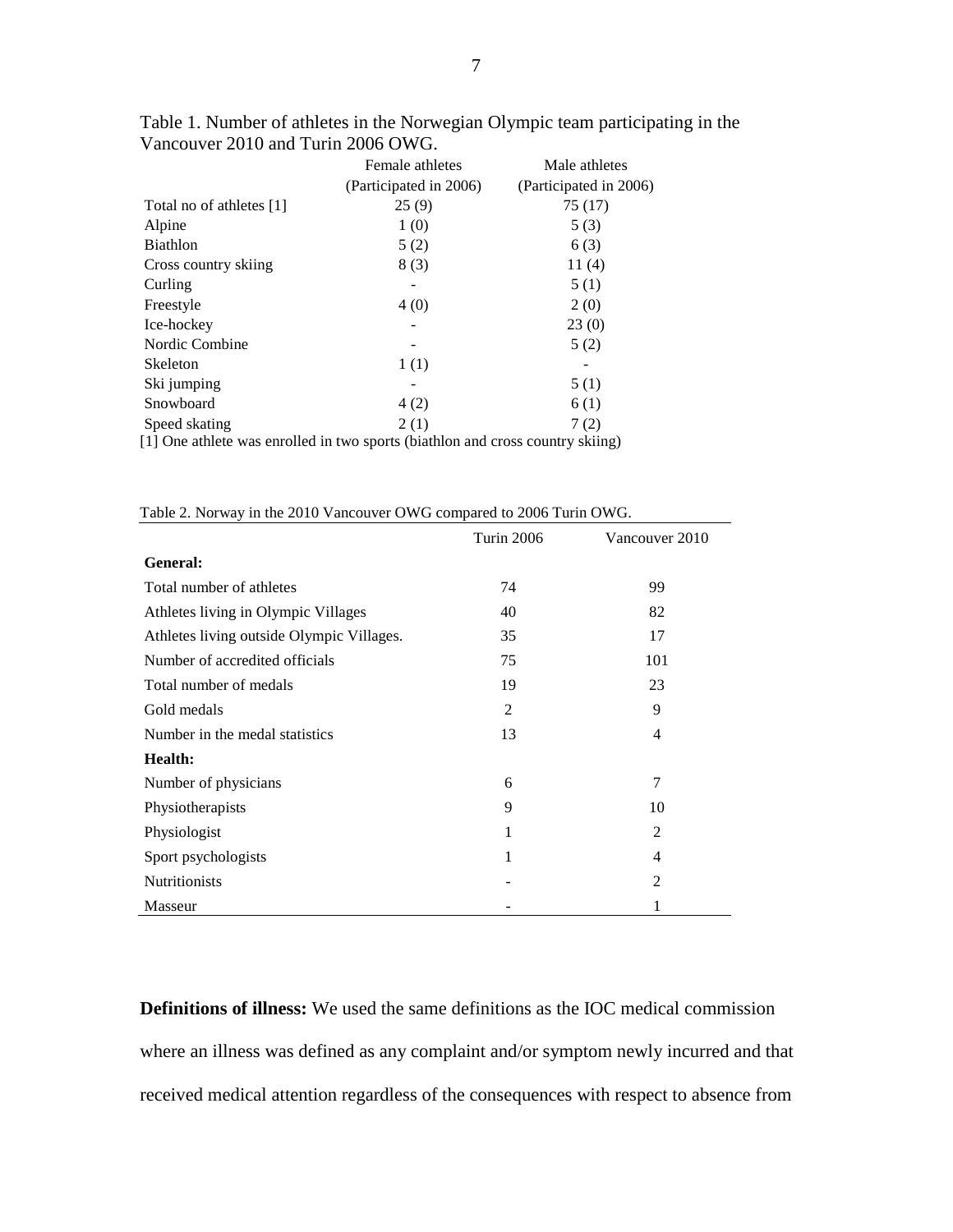competition and/or training".<sup>28</sup> The definitions used the following inclusion criteria: (i) all illness that received medical attention (not only those resulting in time-loss); (ii) newly incurred (pre-existing and chronic illnesses should not be reported unless the athlete suffers an acute episode); and (iii) during the period of the Olympic Games (12 to 28 February 2010). Injuries should be incurred in competition or training.

#### **Intervention measures to prevent illnesses**

During the last year of preparations for the Vancouver OWG, the medical team personnel worked with each of the sports teams to develop and implement guidelines on how to prevent illnesses in the sports teams. The following strategies and measures were used<sup>26</sup>:

- *a.* Distribute specific guidelines on illness prevention and immediate response strategies to newly incurred illnesses in a team. A fact sheet was written by the CMO on each of these issues based on expert knowledge and "best practice" experience. This was posted on the web site as well as distributed to each of the teams by the designated medical personnel.
- *b.* Team medical personnel informed all team members about the guidelines in a meeting during training camp and monitored the implementation of these guidelines during their work as team physicians and physiotherapist throughout the preparation phase.
- *c.* Screening tests on allergies, asthma and other airway problems were offered to all candidates for the Vancouver Olympic team and were performed as part of a large multicentre study in ten different countries. The tests were carried out both in our laboratory facility as well as in the different practice fields. The same expert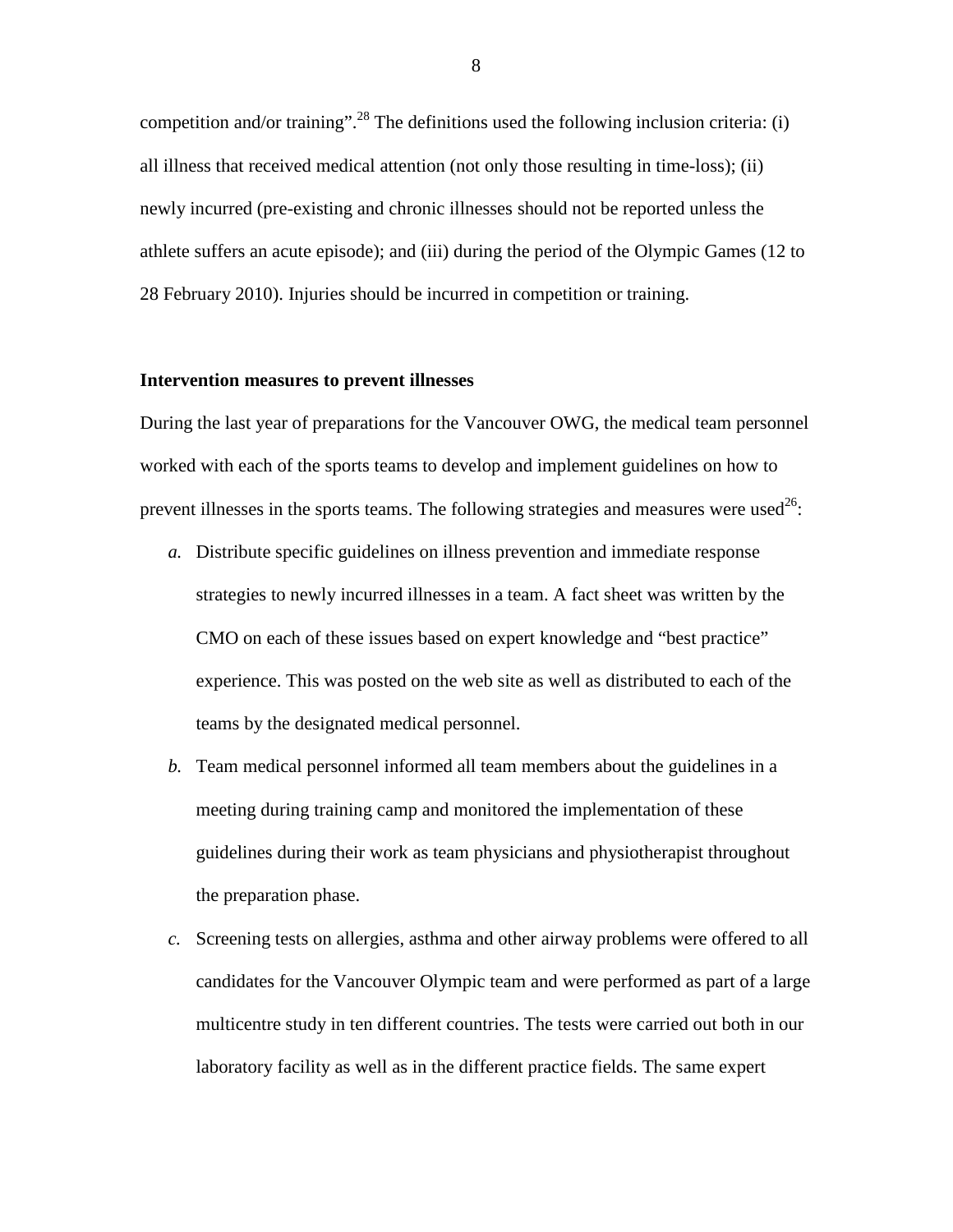personnel did the follow-up test of athletes with airway problems and a mobile test unit was used in Vancouver/Whistler.

- *d.* An extensive vaccination program for athletes, coaches and support staff against the H1N1flu, seasonal influenza and pertussis/whooping cough was carried out, both at our Olympic Sports Center and with ambulatory personnel during team training camps
- *e.* Athletes with a heavy competition load and susceptibility to respiratory tract infections and airway problems were accommodated for the most part in single rooms during the pre-Olympic competition period as well during Vancouver OWG to minimize the risk of exposure to contagious diseases and exacerbations of asthma and allergy.
- *f.* Specific measures regarding widespread use of disinfectant hand gels, use of plastic to cover carpeted hotel rooms, use of special indoor air cleaning systems, routines of minimized hand shaking and close contact with people outside the team including fans and the media, were strongly advocated by the team medical personnel.

# **Results**

**1. Compliance with the intervention measures.** More than 90% of the athletes opted to take the skriv ut først (H1N1) vaccine and/or the additional vaccines mentioned above. 80% of the athletes chose to enter the screening study on allergies, asthma, and other airway problems. Individual counseling on personal routines for preventing infectious diseases were performed in the pre-season screening exams. This was done in accordance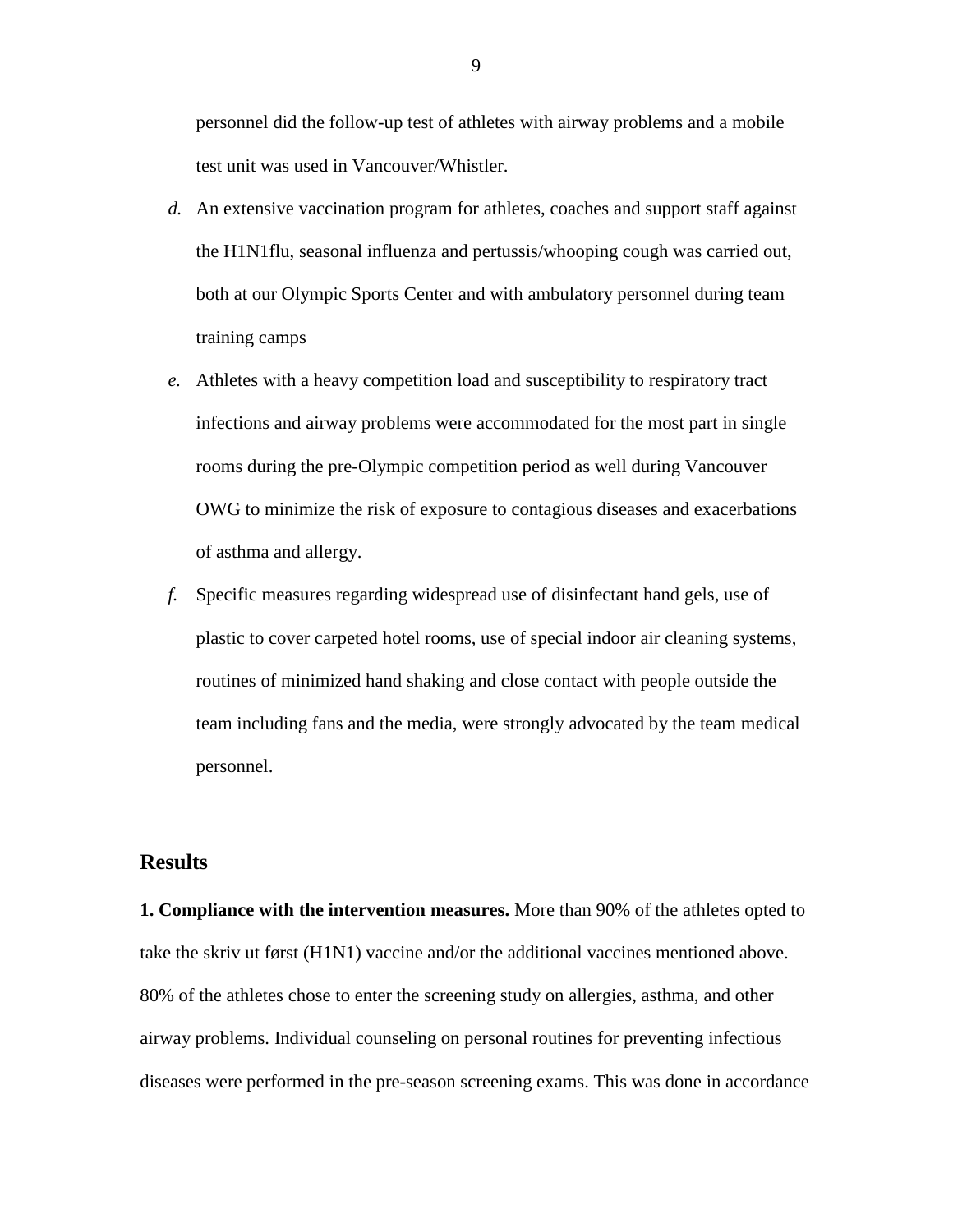with a standardized check list of items to be covered by the team physicians. 90% of athletes participating in the Vancouver OWG had this examination during the preparation period. With regard to the other illness prevention measures, we do not have a quantitative estimate of compliance, but our observations indicate that the vast majority of the Olympic athletes kept to the guidelines and preventive measures both before and during the 2010 OWG

#### **(2) Frequency and characteristics of illness in Vancouver**

A summary of illnesses suffered during the period of reporting (Feb  $11<sup>th</sup>$ -29<sup>th</sup>) is found in Table 3. There were five cases of illness affecting five athletes corresponding to an incidence of 5,1 illnesses per 100 athletes. Four out of the five illnesses affected the respiratory system. Three cases were diagnosed as pharyngitis or "common colds", one as a mild enteritis and one athlete was diagnosed with mononucleosis two days into the Olympic period. In the latter case the illness must have been contracted during the weeks prior to arrival in Vancouver, since the incubation period for this virus normally is 3-6 weeks. All cases occurred among athletes living in the Olympic Villages. For sports as alpine skiing, biathlon, curling, freestyle and skeleton, no illness was reported.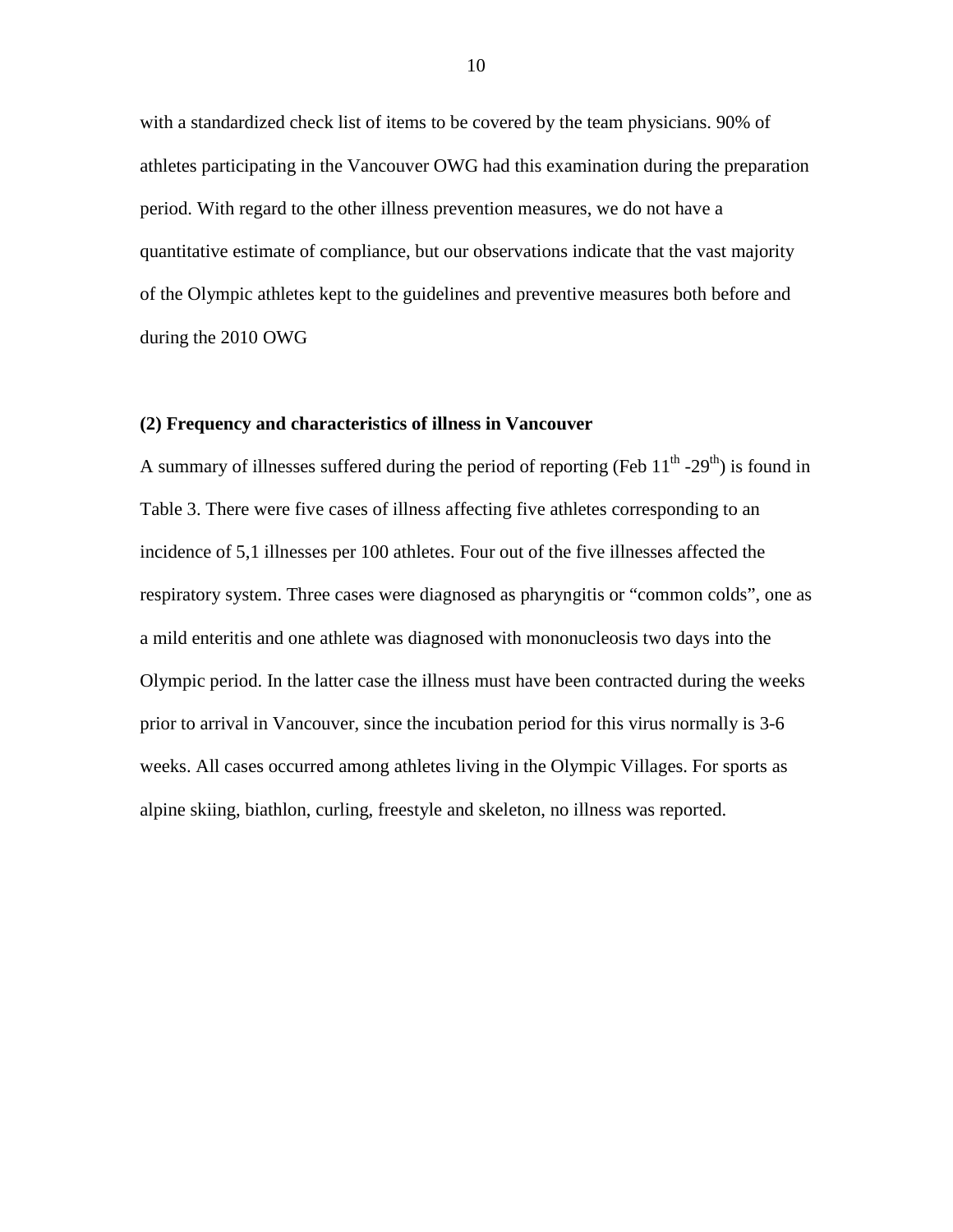| Oames.<br><b>Sport</b> | <b>Type of illness</b> | <b>Treatment</b>     | <b>Consequences</b>            |
|------------------------|------------------------|----------------------|--------------------------------|
| Nordic Combined        | Mononucleosis          | Returned to Norway   | Did not compete                |
| Nordic Combined        | Pharyngitis            | Isolation for 4 days | Missed 1 of 4 competitions     |
| Cross contry skiing    | Pharyngitis            | Isolation for 3 days | Missed 1 of 2 competitions     |
| Cross contry skiing    | Pharyngitis            | Isolation for 3 days | Missed a potential relay leg   |
| Ice hockey             | Gastro enteritis       | Isolation for 2 days | Competed according to schedule |
|                        |                        |                      |                                |

Table 3. Illness in the Norwegian team during the 2010 Vancouver Olympic Winter **Games** 

#### **(3) Comparisons of illness in Turin vs Vancouver and with other nations in**

### **Vancouver**

In Turin eight athletes in a team of 74 were unable to compete in one or more competitions due to illness, while another five were probably affected by illness when they competed (Table 4). Thus, a significantly higher illness incidence of 17.3% (13 out of 74 athletes) was observed in Turin compared with an illness rate of 5.1% in Vancouver  $(\chi^2=6.94, P=0.008).$ 

For all nations participating in the Vancouver OWG, the reported 185 illnesses resulted in an incidence of 72.1 illnesses per 1000 registered athletes.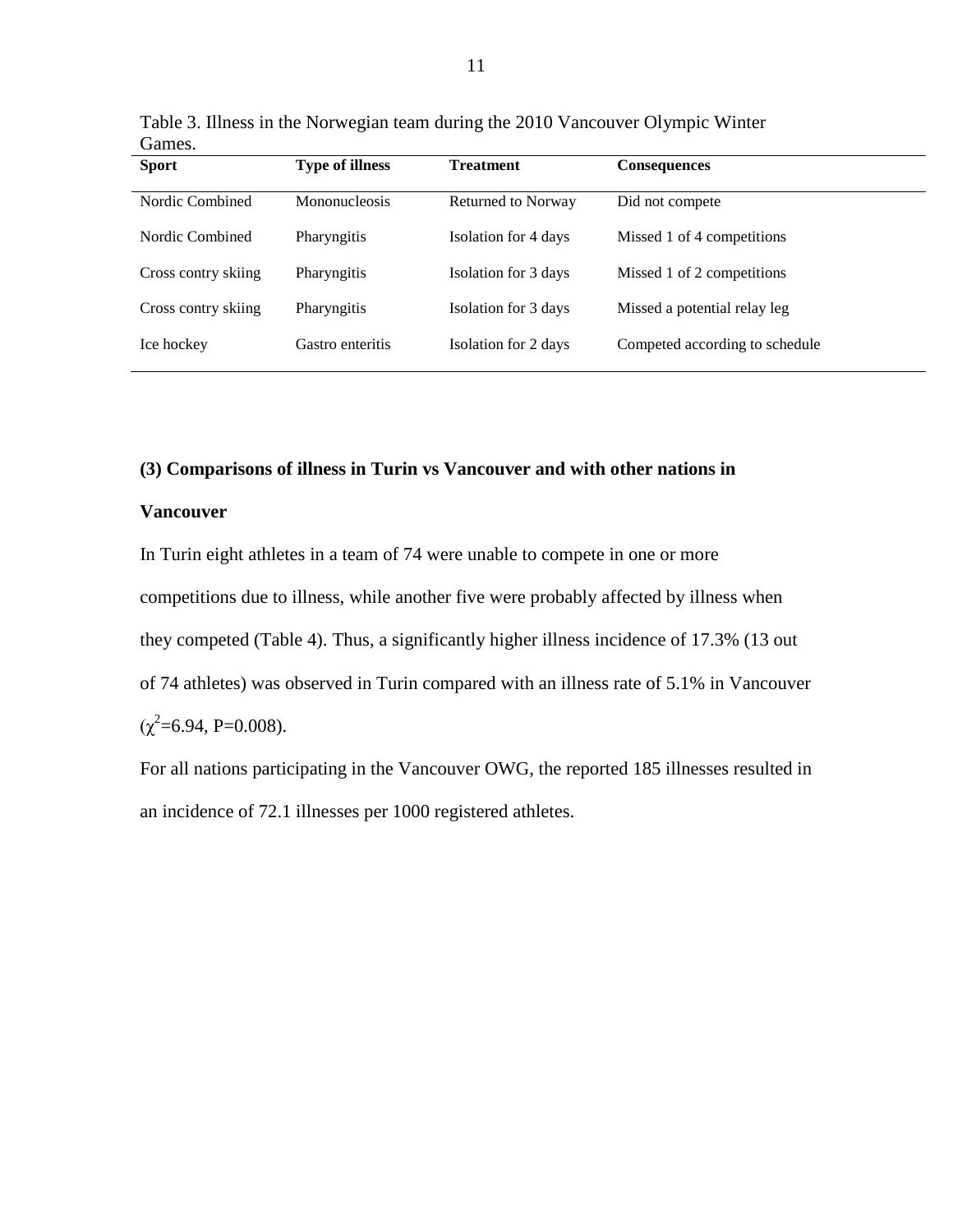|                             | <b>Type of illness</b><br><b>Treatment</b> |                     | Table $\pi$ , mness in the type wegian team during the 2000 Turn Orympic whiter Games.<br>Consequence |  |  |
|-----------------------------|--------------------------------------------|---------------------|-------------------------------------------------------------------------------------------------------|--|--|
|                             |                                            | <b>Moved to low</b> |                                                                                                       |  |  |
| <b>Nordic Combined</b>      | <b>Respiratory infection</b>               | altitude            | <b>Missed 1 competition</b>                                                                           |  |  |
| <b>Nordic Combined</b>      | <b>Respiratory infection</b>               | <b>Isolation</b>    | <b>Missed 1 competition</b>                                                                           |  |  |
| <b>Nordic Combined</b>      | <b>Respiratory infection</b>               | <b>Isolation</b>    | <b>Missed 1 competition</b>                                                                           |  |  |
| Nordic combined             | <b>Gastro enteritis</b>                    | <b>Isolation</b>    | <b>Missed 1 competition</b>                                                                           |  |  |
| <b>Cross country skiing</b> | <b>Gastro enteritis</b>                    | <b>Isolation</b>    | <b>Missed 1 competition</b>                                                                           |  |  |
| <b>Cross country skiing</b> | <b>Gastro enteritis</b>                    | <b>Isolation</b>    | <b>Reduces performance</b>                                                                            |  |  |
| <b>Cross country skiing</b> | <b>Gastro enteritis</b>                    | <b>Isolation</b>    | <b>Reduces performance</b>                                                                            |  |  |
| <b>Cross country skiing</b> | <b>Respiratory infection</b>               | <b>Isolation</b>    | <b>Missed 1 competition</b>                                                                           |  |  |
| <b>Cross country skiing</b> | <b>Respiratory infection</b>               | <b>Isolation</b>    | <b>Missed 1 competition</b>                                                                           |  |  |
| <b>Cross country skiing</b> | <b>Respiratory infection</b>               | <b>Isolation</b>    | <b>Missed 1 competition</b>                                                                           |  |  |
| <b>Biathlon</b>             | <b>Respiratory infection</b>               | <b>Antibiotics</b>  | <b>Reduced performance</b>                                                                            |  |  |
| <b>Biathlon</b>             | <b>Pharyngitis</b>                         | <b>Antibiotics</b>  | <b>Reduces performance</b>                                                                            |  |  |
| <b>Speed skating</b>        | <b>Alergic reaction</b>                    | <b>Antihitamins</b> | <b>Reduces performance</b>                                                                            |  |  |
|                             |                                            |                     |                                                                                                       |  |  |

# Table 4. Illness in the Norwegian team during the 2006 Turin Olympic Winter Games.

# **Discussion**

The Norwegian team in the Vancouver OWG had less than a third of the incidence of illness (5.1%) compared to the Turin OWG (17.3%)<sup>29</sup> and a considerably lower rate compared to the average in Vancouver.<sup>4</sup> In contrast to Turin OWG where a total of six of the expected medal candidates were affected, only one of the major medal candidates in the Norwegian Vancouver team was affected by illness. The results presented in this study suggest that the new preventive measures taken before and during the 2010 OWG most likely contributed to a lower incidence of illness in the Vancouver OWG compared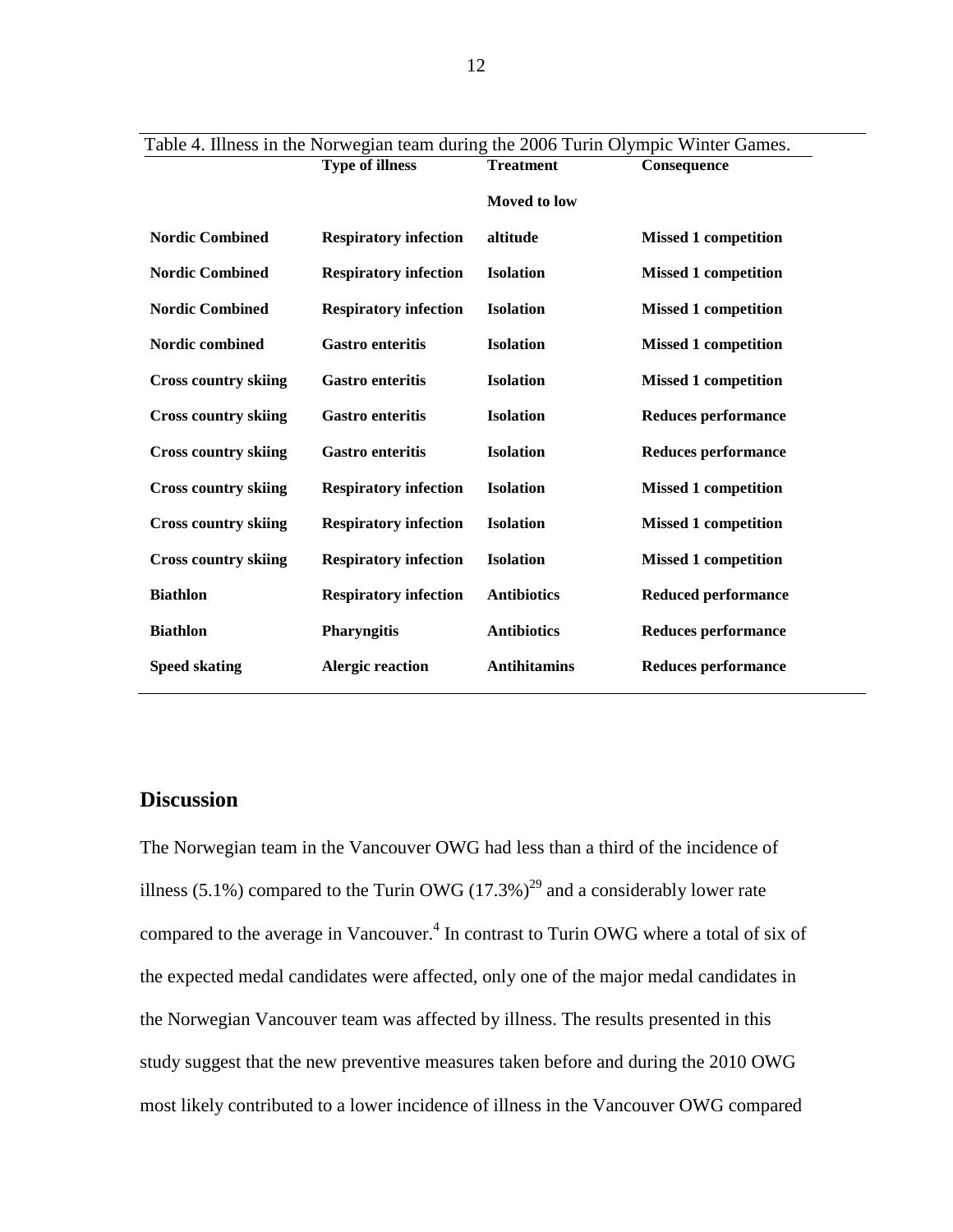to the previous Games in Turin.<sup>26</sup> However, whether or not less illness problems had any impact on the improved results and medal count in the 2010 Vancouver OWG compared with the 2006 Turin Games cannot be determined from the present study. Since no such data are published from other teams in similar settings, we can neither support nor refute our observation with results from similar studies.

We do not know to what extent the reduced prevalence of illness in the Vancouver team, compared to the Turin team, was due to the intervention with illness prevention measures described above. Nevertheless, based on the strong compliance with the majority of the intervention strategies before and during the 2010 OWG and the reliability of the illness data collected during both of the 2006 and 2010 OWG,  $27,30$  we suggest that the preventive measures contributed significantly to the lower illness rate in the Norwegian team in Vancouver. Compared to the Turin OWG, the strategy of illness prevention in the Vancouver OWG differed in that it included an increased number of preventive measures. Some of the measures used in Vancouver were already established as routines in the Turin Games. However, several new elements were added before and during the Vancouver Games.<sup>26</sup> For example, athletes in strong contention for Olympic medals who had experienced a tough competition program prior to arrival in Vancouver, received special treatment in the form of a single room and, if possible, private bathrooms. Special attention was also given to athletes with respiratory problems. A full asthma and allergy screening was performed at the beginning of the season, and the athletes were followed closely through pre-camp and all the way to the 2010 OWG was completed.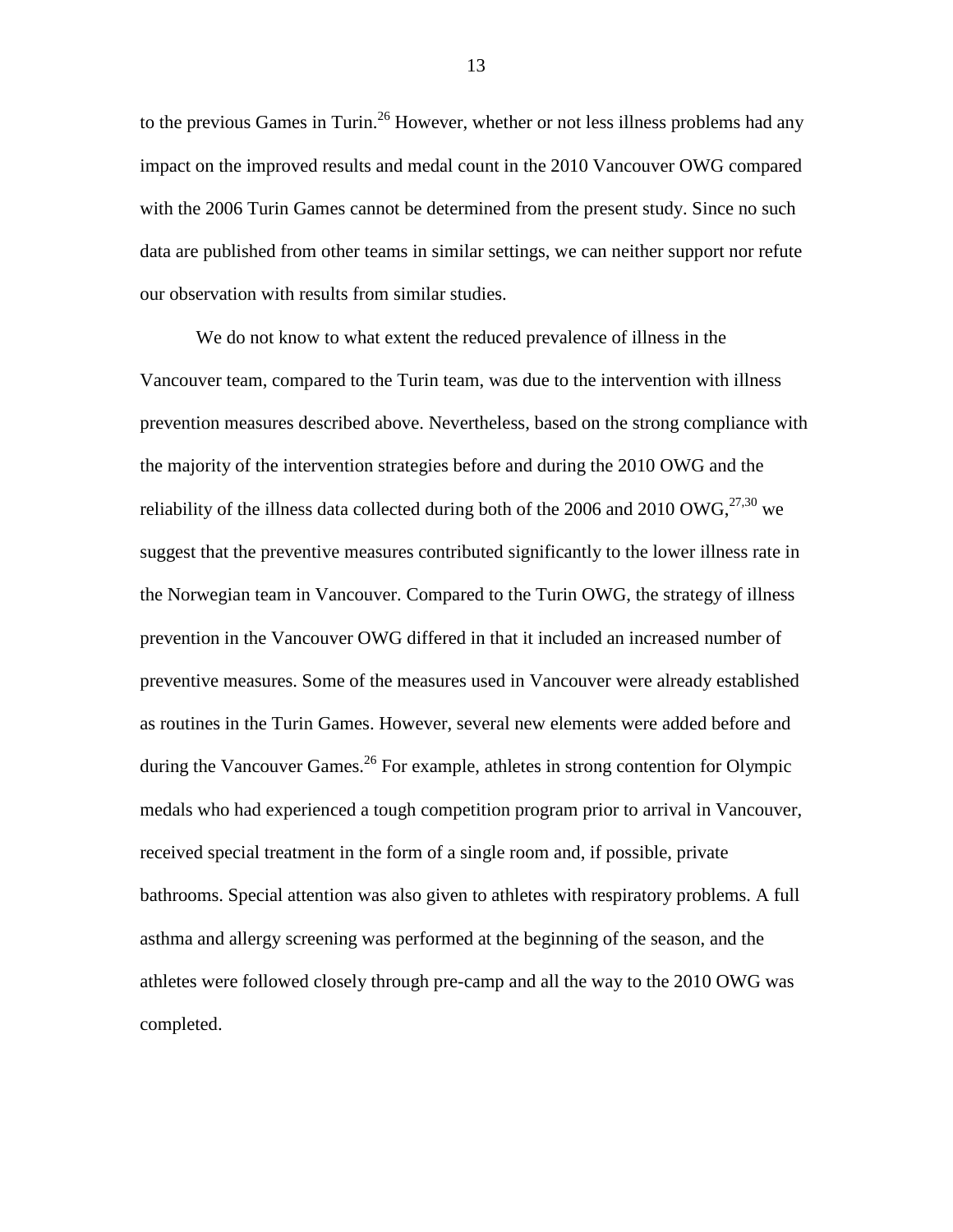Perhaps the most important difference between the Turin and Vancouver OWGs was the way illness prevention strategies were introduced and systematically followed  $up<sup>26</sup>$  According to the interviews performed before and after the Games, trust and good relationships between the health team and sport teams seem to be a core element in successful preparation and prevention program for Vancouver 2010. In contrast, before Turin, in some teams personnel of the medical staff from the Olympiatoppen were seen as newcomers or "intruders". They failed to develop the necessary relationships with athletes and coaches. Preparations for Vancouver emphasized better relations between the medical team and the sport teams, and the medical staff from Olympiatopen was to a greater extent included in teams before and during the 2010 OWG.<sup>25</sup>

Another explanation for the reduced illness rate could be the general increased attention to preventive measures that came out of the swine flu in the 2009/2010 winter season. Epidemiological surveillance data in several countries have shown that the prevalence of several contagious illnesses was reduced during this period, most likely due to improved hygiene measures. Prevention of illness and infection was a central theme when athletes' residences were chosen. There were important lessons from Turin, where illness problems may have been linked to sub-standard cleaning of the kitchen- and living- and dining rooms in locations outside the Olympic villages. Such conditions particularly affected the cross country ski team and the Nordic combine team. Lack of proper hygiene measures was regarded as a major reason why contagious virus was spread among athletes and other team members. However, in Vancouver the members of the medical team inspected all athlete residences outside Olympic Village prior to arrival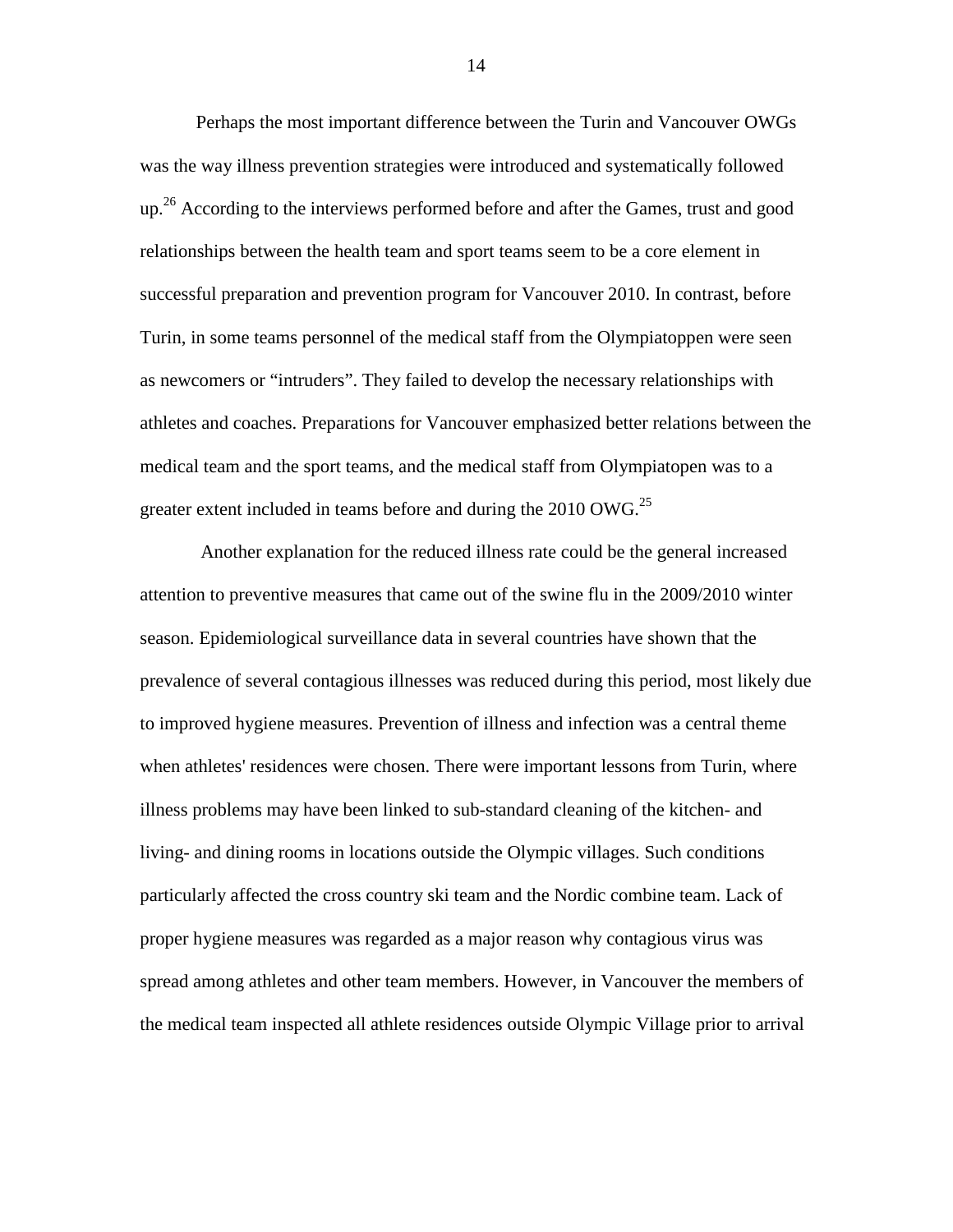of the athletes and took part in the quality control of the standard of hygiene in the selected accommodations.<sup>30</sup>

A more clear and stringent strategy regarding communication between athletes, medical staff and other team members was observed when symptoms of illness appeared in the team during the Vancouver OWG. This resulted in prompt action including isolation of any team members that came down with signs and symptoms of infections. It is conceivable that improved communication and loyalty to the medical staff decisions have reduced the spread if illnesses in Vancouver compared with the Turin Games were communication and decision making with regard to illness were considered less clear.

#### **Limitations and possible implications**

This investigation was carried out with a primary focus on the possible effect of increased efforts to prevent illness on the prevalence of such illnesses during the Vancouver OWG and possibly on the overall results of the Norwegian team in the 2010 OWG. There are several methodological problems related to establishing a causal effect of the prevention program on subsequent prevalence of illnesses in the team as well as controlling for confounding factors. Therefore, we cannot determine to what extent the reduced incidence of illness in the Vancouver team, compared to the Turin team was due to the illness prevention measures described above. Additionally, due to the limited number of athletes involved, no firm conclusions can be drawn regarding the effect of illness reduction on the medal count.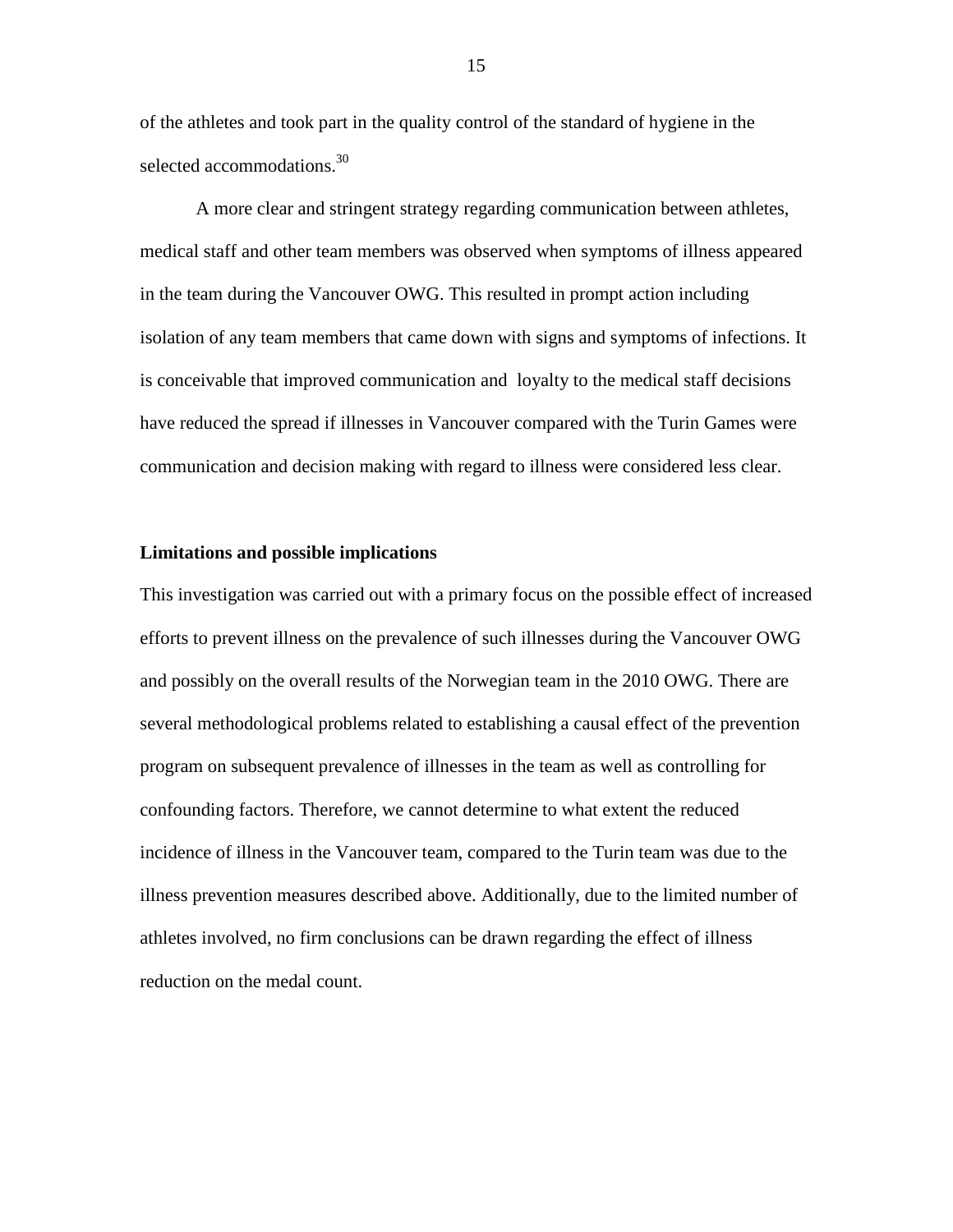### **Conclusion**

The incidence rate of illness in the Norwegian team in the Vancouver OWG was less than half of the rate in the Turin OWG in 2006. It is possible that this reduction in illness incidence contributed to the improved performance and overall results of the 2010 team compared with the 2006 team.

Although no definite cause and effect link between the implementation of preventive measures and the prevalence of illness in the 2010 OWG could be established in this observational study, the low prevalence of illness compared to other nations in the Vancouver OWG and the reduced illness rate compared to the 2006 OWG suggest that the preparations were effective.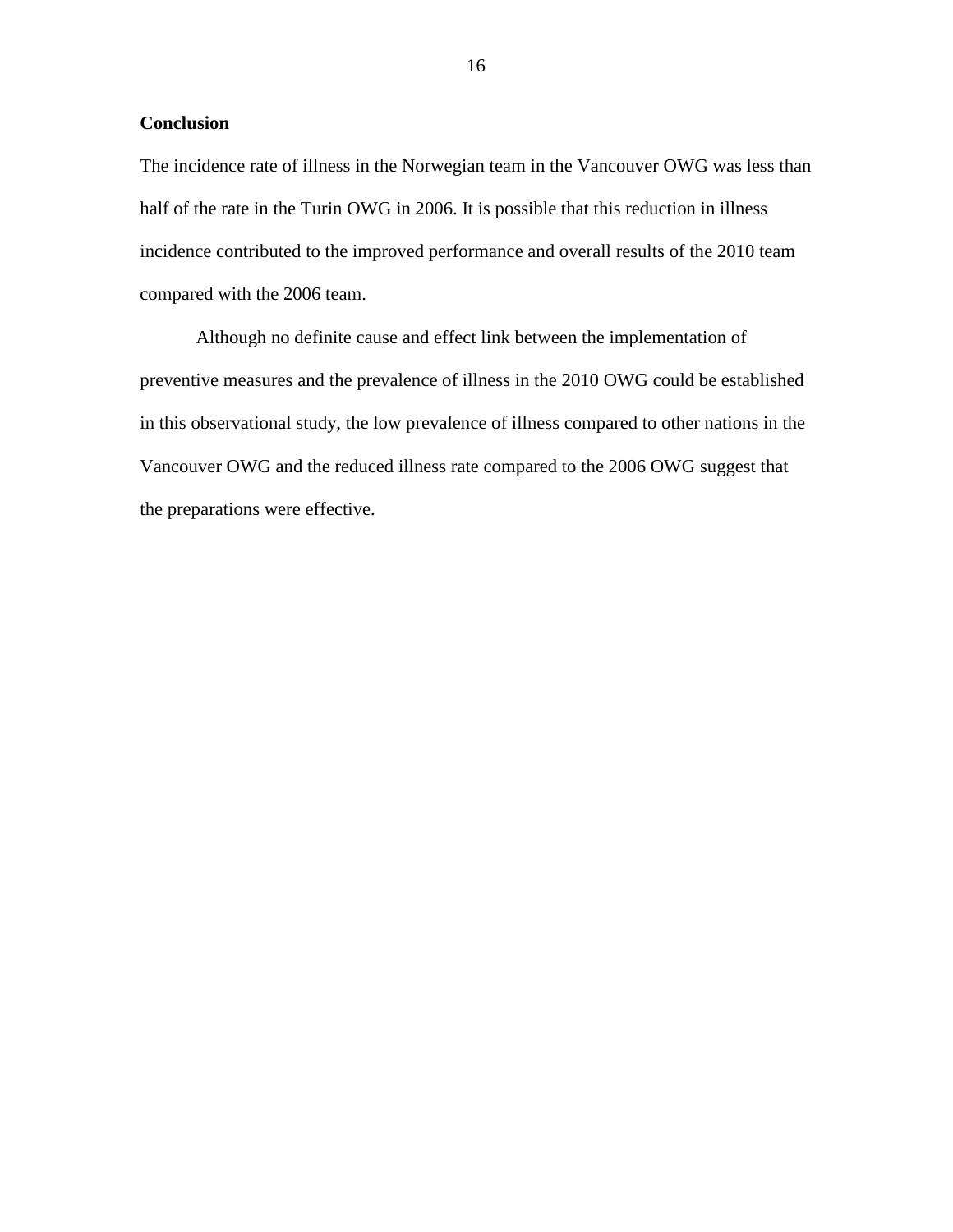# Competing interest

None declared.

# Funding

The funding for the consensus meeting was supplied by the International Olympic Committee (IOC).

Provenance and peer review Not commissioned; externally peer-reviewed.

# Licence statement

The Corresponding Author has the right to grant on behalf of all authors and does grant on behalf of all authors, an exclusive licence (or non-exclusive for government employees) on a worldwide basis to the BMJ Publishing Group Ltd and its Licensees to permit this article (if accepted) to be published in British Journal of Sports Medicine and any other BMJPGL products to exploit all subsidiary rights, as set out in our licence.

# **What is already known on this topic?**

- Limited data on the incidence of illness in multisport events. The data have been categorized by sports, but hardly by national teams.

- IOC carried out a surveillance study on illness in the Vancouver 2010 Olympic

# Winter Games

# **What does this study add?**

- A documentation of illness rate in a national Olympic team.
- An analysis of how the Norwegian Olympic team implemented a systematic approach to prevention and treatment of illness before and during the 2010 Vancouver Olympic Games (OWG).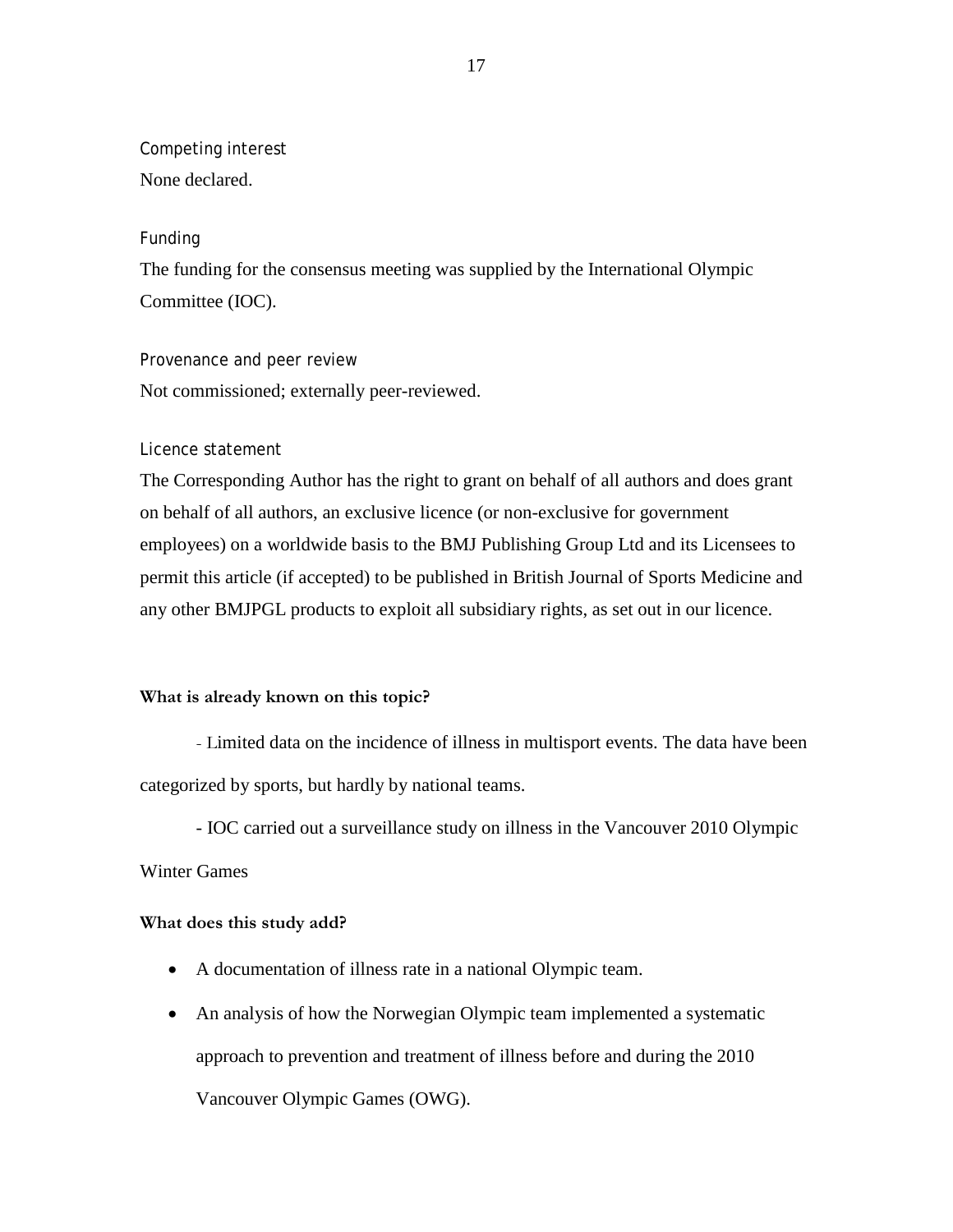- **(1) Junge A**, Engebretsen L, Alonso JM, *et al*. Injury surveillance in multisport events: the International Olympic Committee approach. *Br J Sports Med* 2008;**42**:413-421.
- **(2) Junge A**, Engebretsen L, Mountjoy ML, *et al*. Sport injuries during the summer Olympic Games 2008. *Am J Sports Med* 2009;**37**:2165-2172.
- **(3) IOC**. Daily Report on Injuries and Illnesses. Lausanne: International Olympic Committee; 2010.
- **(4) Engebretsen L**, Steffen K, Alonso JM, *et al*. Sports injuries and illnesses during the Winter Olympic Games 2010. *Br J Sports Med* 2010;**44**:772-780.
- **(5) Elias SR**. 10-year trend in USA Cup soccer injuries: 1988-1997. *Med Sci Sports Exerc* 2001;**33**:359-367.
- **(6) Dvorak J**, Junge A, Grimm K, *et al*. Medical report from the 2006 FIFA World Cup Germany. *Br J Sports Med* 2007;**41**:578-581.
- **(7) Junge A**, Dvorak J. Football injuries during the World Cup 2002. *Am J Sports Med* 2004;**32(1 Suppl)**:23S-27S.
- **(8) Junge A**, Dvorak J, Graf-Baumann T, *et al*. Football injuries during FIFA tournaments and the Olympic Games, 1998-2001: development and implementation of an injury-reporting system. *Am J Sports Med* 2004;**32(1 Suppl)**:80S-89S.
- **(9) Junge A**, Dvorak J. Injuries in female football players in top-level international tournaments. *Br J Sports Med* 2007;**41(suppl 1)**:1-7.
- **(10) Waldén M**, Hägglund M, Ekstrand J. Football injuries during European Championships 2004-2005. *Knee Surg Sports Traumatol Arthrosc* 2007;**15**:1155- 1162.
- **(11) Yoon YS**, Chai M, Shin DV. Football injuries at Asian tournaments. *Am J Sports Med* 2004;**32(1 Suppl)**:36S-42S.
- **(12) Schafle MD**, Rqua RK, Patton WL, *et al*. Injuries in the 1987 national amateur volleyball tournament. *Am J Sports Med* 1990;**18**:624-631.
- **(13) Bahr R**, Reeser JC. Injuries among world-class professional beach volleyball players: the Federation Internationale de Volleyball beach volleyball injury study. *Am J Sports Med* 2003;**31**:119-125.
- **(14) Langewoort G**, Myklebust G, Dvorak J, *et al*. Injuries among world-class professional beach volleyball players: the Federation Internationale de Volleyball beach volleyball injury study. *Scand J Med Sci Sport* 2007;**17**:400-407.
- **(15) Hutchinson MR**, Laprad RF, Burnett QR, *et al*. Injury surveillance at the USTA Boys' Tennis Championships: a 6-yr study. *Med Sci Sports Exerc* 1995;**27**:826- 830.